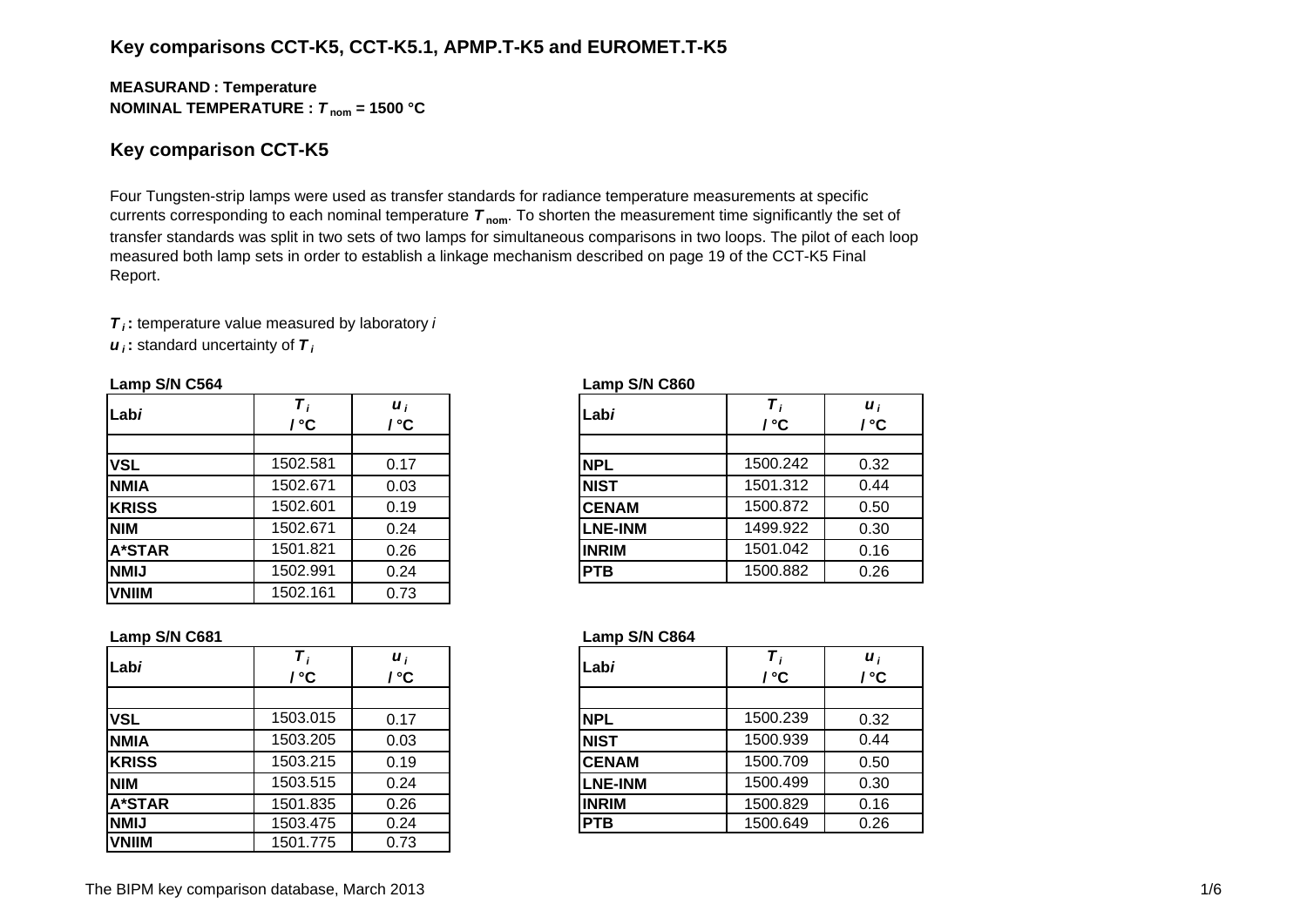## **Key comparison CCT-K5.1**

#### **This is a bilateral comparison between the PTB and the NRC.**

**T<sub>NRC</sub>**: temperature value measured at the NRC  $u_{\text{NRC}}$ : standard uncertainty of  $\tau_{\text{NRC}}$ 

 $u_{\text{NRC}} = 0.40 \text{ °C}$ 

**Lamp C598**  $T_{\text{NRC}} = 1500.50 \text{ °C}$  **Lamp 644C**  $T_{\text{NRC}} = 1500.59 \text{ °C}$  $U_{\text{NRC}} = 0.40 \degree C$ 

## **Key comparison APMP.T-K5**

Laboratory individual measurements of APMP.T-K5 participants are given in Appendix B of the APMP.T-K5 Final Report both in tabulated and in graphical forms. There were taken between 1997 and 2000.

## **Key comparison EUROMET.T-K5**

This comparison involved eight participants and was carried out from October 1999 to February 2001. The two transfer standards were Lamp S/N C564 and Lamp S/N C681 already used in CCT-K5. The individual laboratory measurements and their uncertainties are given in Tables 5 to 11 of the EUROMET.T-K5 Final Report.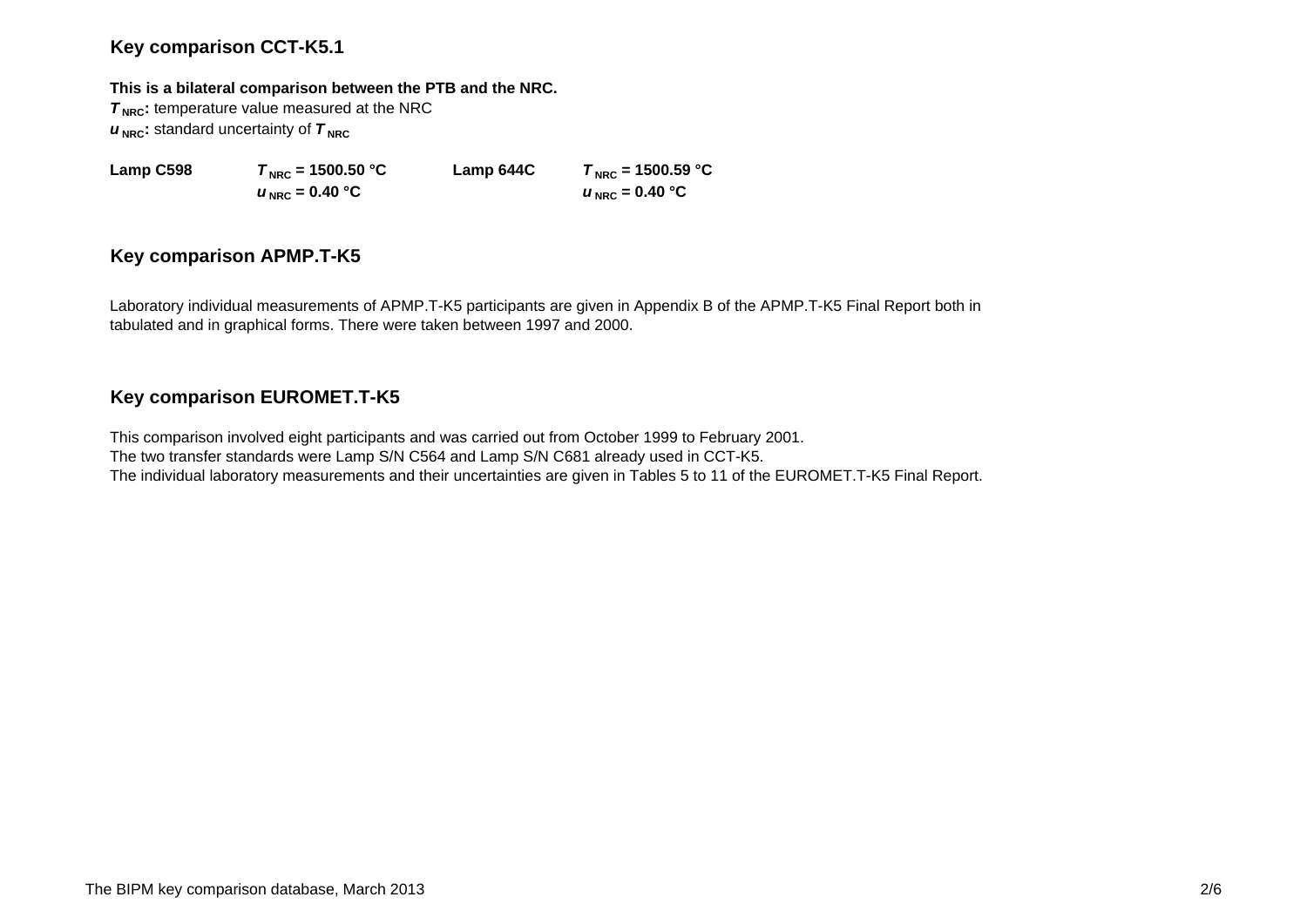## **Key comparisons CCT-K5, CCT-K5.1 and APMP.T-K5**

**Key comparison CCT-K5**

**MEASURAN D : Temperature NOMINAL TEMPERATURE :**  *T* **nom = 1500 °C**

The key comparison reference value  $\bm{\tau}_{\mathsf{R}}$  for each nominal temperature  $\bm{\tau}_{\mathsf{nom}}$  and each lamp  $\bm{k}$  is calculated on the basis of the median of measured radiance temperatures  $\bm{\tau}_i$ (*k, T*  $_{\rm nom}$ ). Its standard uncertainty,  $\bm{u}(\bm{\tau}_\text{R})$ , is obtained as the standard uncertainty of the

| Lamp | $T_R$ / $^{\circ}$ C | $u(T_R)$ / $^{\circ}$ C |
|------|----------------------|-------------------------|
| C564 | 1502.720             | 0.073                   |
| C681 | 1503.040             | 0.061                   |
| C860 | 1500.850             | 0.154                   |
| C864 | 1500.730             | 0.067                   |

**For each temperature**  *T* **nom the degree of equivalence of laboratory** *i* **with respect to the key comparison reference value is given by a pair of terms:**   $D_i$  and its expanded uncertainty  $U_i$  (k = 2) both expressed in K. The computation of  $D_i$  and  $U_i$  is explained in the Addendum of the CCT-K5 Final **Report.**

**For each temperature**  *T* **nom the pair-wise degree of equivalence between laboratory** *i* **and** *j* **is given by two terms:***<sup>D</sup> ij* **and its expanded uncertainty**   $U_{ij}$  ( $k$  = 2).The computation of  $D_{ij}$  and  $U_{ij}$  is also explained in the Addendum of the CCT-K5 Final Report.

**Linking key comparison CCT-K5.1 to CCT-K5**

**The linkage is made through the common participation of PTB in both key comparisons, and is detailed in the CCT-K5 and CCT-K5.1 Linkage Report.**

**Linking key comparison APMP.T-K5 to CCT-K5**

**The linkage is made through the common participation of NMIJ, NIM, KRISS and NMIA in both key comparisons, and is detailed in the Addendum to the APMP.T-K5 Final Report.**

# **Linking key comparison EUROMET.T-K5 to CCT-K5**

The measurements of the EUROMET.T-K5 participants are directly linked to the key comparison reference value obtained in CCT-K5 as the protocols of the two key comparisons are identical and the transfer standards are the same (see in Chapter VII of the EUROMET.T-K5 Final Report).

Degrees of equivalence relative to the CCT-K5 key comparison reference values are computed for each of the transfer standards. Pair-wise degrees of equivalence inside EUROMET.T-K5 are available in the EUROMET.T-K5 Final Report (Tables 15 to 36).

The BIPM key comparison database, March 2013 3/6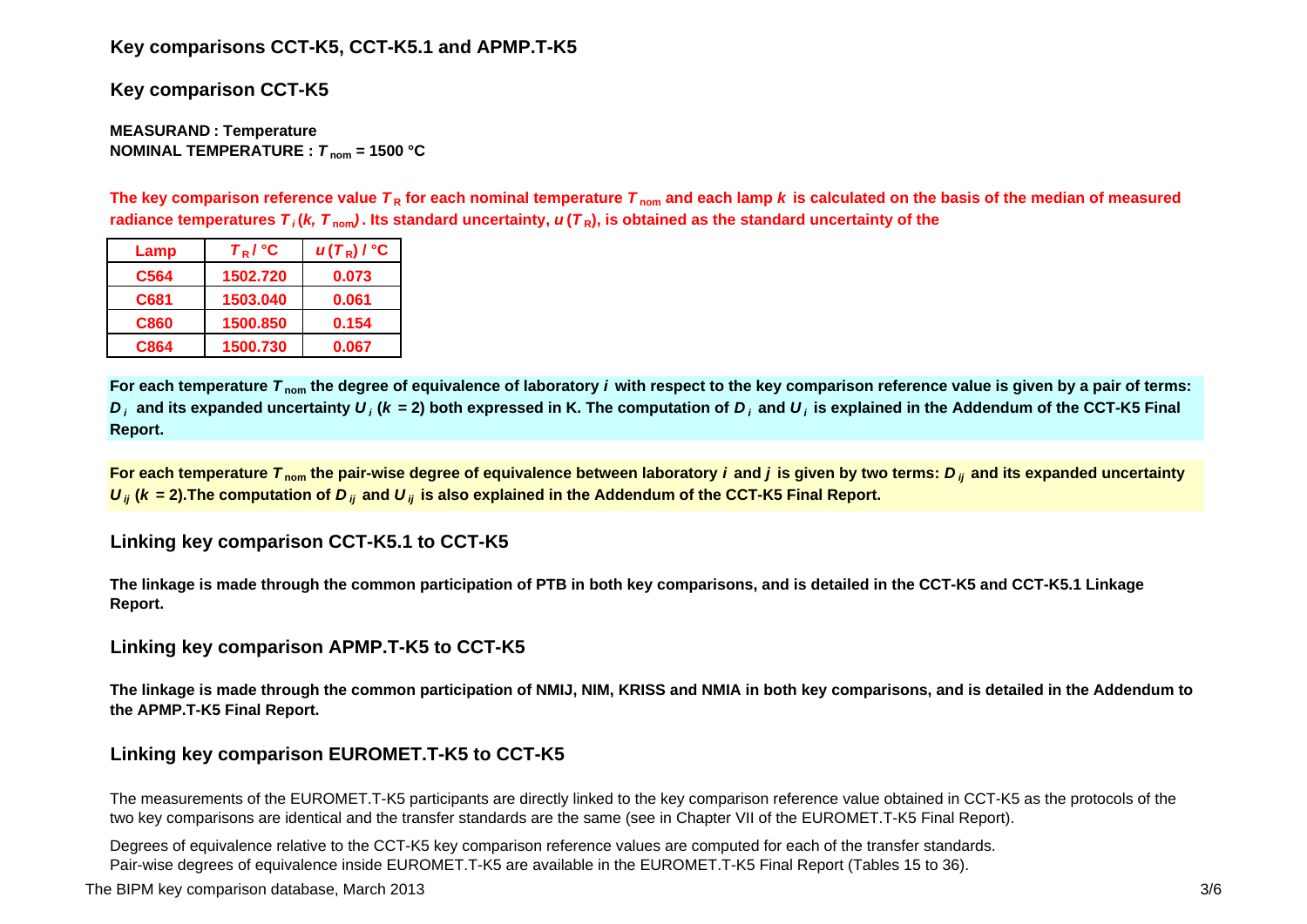# **Key comparisons CCT-K5, CCT-K5.1, APMP.T-K5 and EUROMET.T-K5**

#### **MEASURAN D : Temperature NOMINAL TEMPERATURE :**  *T* **nom = 1500 °C**

**Degrees of equivalence relative to the CCT-K5 key comparison reference value**

| Labi            |            |                       |               |  |  |  |  |  |  |  |
|-----------------|------------|-----------------------|---------------|--|--|--|--|--|--|--|
|                 | $\bm{D}_i$ | $\overline{\bm{U}}_i$ |               |  |  |  |  |  |  |  |
|                 |            | / K                   |               |  |  |  |  |  |  |  |
| <b>VSL</b>      | $-0.082$   | 0.414                 | <b>CEM</b>    |  |  |  |  |  |  |  |
| <b>NPL</b>      | $-0.550$   | 0.683                 | <b>IPQ</b>    |  |  |  |  |  |  |  |
| <b>NMIA</b>     | 0.058      | 0.259                 | <b>UME</b>    |  |  |  |  |  |  |  |
| <b>KRISS</b>    | 0.028      | 0.467                 | <b>MKEH</b>   |  |  |  |  |  |  |  |
| <b>NIM</b>      | 0.213      | 0.593                 | <b>SMU</b>    |  |  |  |  |  |  |  |
| A*STAR          | $-1.052$   | 0.588                 | <b>SP</b>     |  |  |  |  |  |  |  |
| <b>NMIJ</b>     | 0.353      | 0.538                 | <b>MIKES</b>  |  |  |  |  |  |  |  |
| <b>VNIIM</b>    | $-0.912$   | 1.520                 | <b>VSL</b>    |  |  |  |  |  |  |  |
| <b>NIST</b>     | 0.336      | 0.918                 |               |  |  |  |  |  |  |  |
| <b>CENAM</b>    | 0.000      | 1.026                 |               |  |  |  |  |  |  |  |
| <b>LNE-INM</b>  | $-0.580$   | 0.730                 |               |  |  |  |  |  |  |  |
| <b>INRIM</b>    | 0.146      | 0.396                 |               |  |  |  |  |  |  |  |
| <b>PTB</b>      | $-0.025$   | 0.394                 |               |  |  |  |  |  |  |  |
| <b>NRC</b>      | 0.211      | 1.055                 |               |  |  |  |  |  |  |  |
|                 |            |                       |               |  |  |  |  |  |  |  |
| <b>KIM-LIPI</b> | 2.15       | 2.64                  |               |  |  |  |  |  |  |  |
| <b>CMS/ITRI</b> | $-0.86$    | 1.28                  | <b>Black:</b> |  |  |  |  |  |  |  |

**Lamp S/N C564 Lamp S/N C681**

|                                          | $\bm{D}_i$ | $\boldsymbol{U}_i$ |              | $\bm{D}_i$ | $\boldsymbol{U}_i$ |              | D       | $\boldsymbol{U}_i$ |
|------------------------------------------|------------|--------------------|--------------|------------|--------------------|--------------|---------|--------------------|
|                                          |            | / K                |              |            | / K                |              | /K      |                    |
|                                          | $-0.082$   | 0.414              | <b>CEM</b>   | 0.19       | 0.46               | <b>CEM</b>   | 0.03    | 0.65               |
|                                          | $-0.550$   | 0.683              | <b>IPQ</b>   | $-0.37$    | 1.27               | <b>IPQ</b>   | $-0.89$ | 1.33               |
| А                                        | 0.058      | 0.259              | <b>UME</b>   | $-1.80$    | 0.64               | <b>UME</b>   | $-1.93$ | 0.65               |
| $\overline{\text{s}}\overline{\text{s}}$ | 0.028      | 0.467              | <b>MKEH</b>  | $-2.37$    | 2.38               | <b>MKEH</b>  | $-2.51$ | 2.68               |
|                                          | 0.213      | 0.593              | <b>SMU</b>   | $-1.45$    | 0.45               | <b>SMU</b>   | $-1.20$ | 0.50               |
| TAR                                      | $-1.052$   | 0.588              | <b>SP</b>    | $-1.03$    | 1.43               | <b>SP</b>    | $-1.22$ | 1.43               |
|                                          | 0.353      | 0.538              | <b>MIKES</b> | $-0.86$    | 1.75               | <b>MIKES</b> | $-1.29$ | 1.92               |
| M                                        | $-0.912$   | 1.520              | <b>VSL</b>   | $-0.01$    | 0.37               | <b>VSL</b>   | $-0.16$ | 0.36               |
|                                          | $- - - -$  | 0.010              |              |            |                    |              |         |                    |

|   | $D_i$   | $\boldsymbol{U}_i$ |              | D       | $\boldsymbol{U}_i$ |
|---|---------|--------------------|--------------|---------|--------------------|
|   |         | / K                |              |         | / K                |
|   | 0.19    | 0.46               | <b>CEM</b>   | 0.03    | 0.65               |
|   | $-0.37$ | 1.27               | <b>IPQ</b>   | $-0.89$ | 1.33               |
|   | $-1.80$ | 0.64               | <b>UME</b>   | $-1.93$ | 0.65               |
|   | $-2.37$ | 2.38               | <b>MKEH</b>  | $-2.51$ | 2.68               |
|   | $-1.45$ | 0.45               | <b>SMU</b>   | $-1.20$ | 0.50               |
|   | $-1.03$ | 1.43               | <b>SP</b>    | $-1.22$ | 1.43               |
| S | $-0.86$ | 1.75               | <b>MIKES</b> | $-1.29$ | 1.92               |
|   | $-0.01$ | 0.37               | <b>VSL</b>   | $-0.16$ | 0.36               |

**Black: participants in CCT-K5 Green: participant in CCT-K5.1 Blue: participants in APMP.T-K5**

**Oran g e: participants in EUROMET.T-K5 (measurements with Lamp S/N C564) Gre y: participants in EUROMET.T-K5 (measurements with Lamp S/N C681)**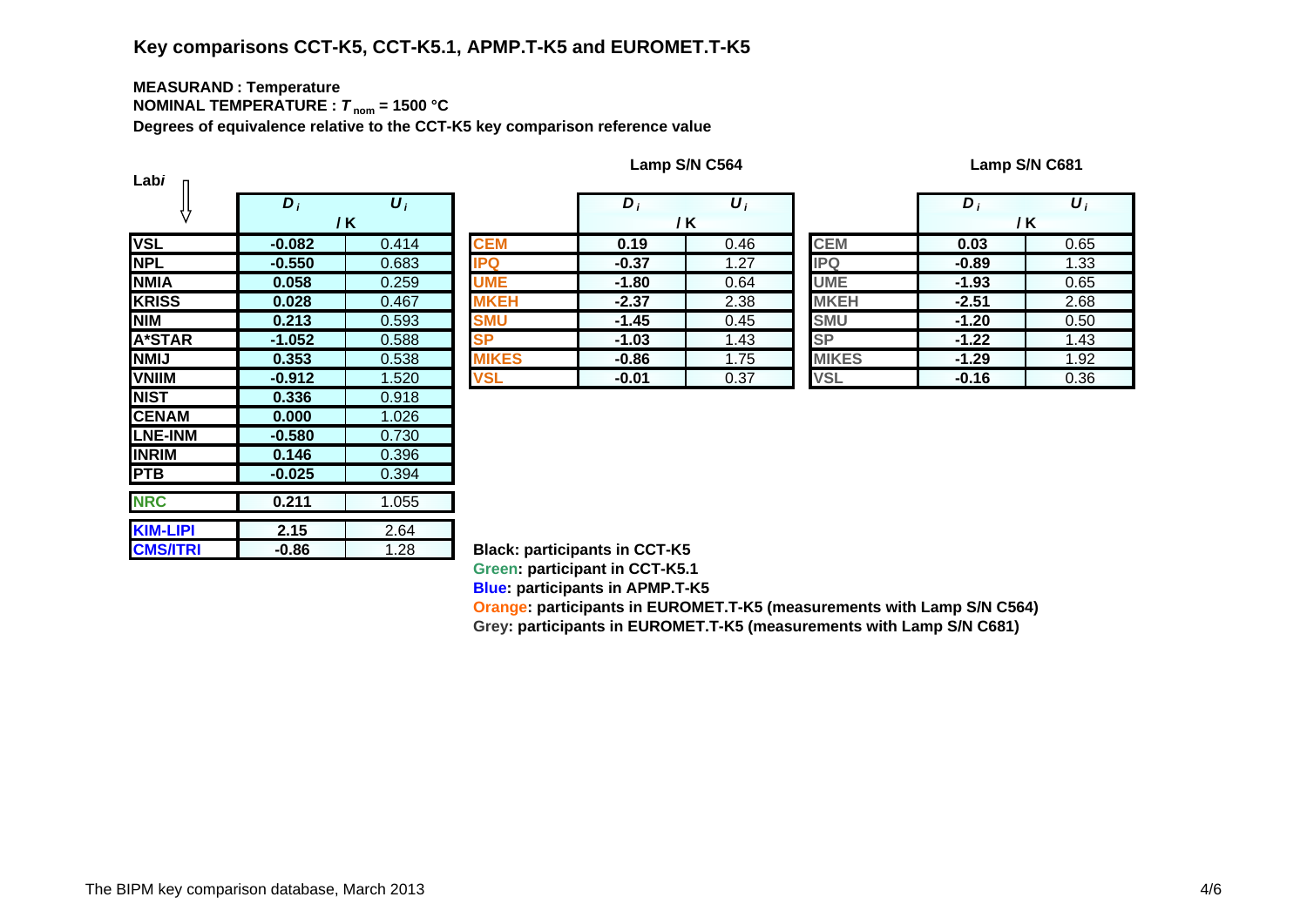### **Key comparisons CCT-K5 and CCT-K5.1 MEASURAND**

#### **NOMINAL TEMPERATURE :**  $T_{\text{nom}} = 1500 \text{ °C}$

**Mtrix of equivalence Pair-wise degrees of equivalence involving APMP.T-K5 participants are not computed.**

|                |          |                    | Lab <i>j</i> |                       |            |                       |            |                       |          |                       |          |                       |            |          |             |          |              |          |
|----------------|----------|--------------------|--------------|-----------------------|------------|-----------------------|------------|-----------------------|----------|-----------------------|----------|-----------------------|------------|----------|-------------|----------|--------------|----------|
| Labi           |          |                    |              | VSL                   | <b>NPL</b> |                       |            | <b>NMIA</b>           |          | <b>KRISS</b>          |          | <b>NIM</b>            |            | A*STAR   | <b>NMIJ</b> |          | <b>VNIIM</b> |          |
|                | $D_i$    | $\boldsymbol{U}_i$ | $D_{ii}$     | $\boldsymbol{U}_{ii}$ | $D_{ij}$   | $\boldsymbol{U}_{ij}$ | $D_{ij}$   | $\boldsymbol{U}_{ij}$ | $D_{ii}$ | $\boldsymbol{U}_{ij}$ | $D_{ij}$ | $\boldsymbol{U}_{ii}$ | $D_{ij}$   | $U_{ii}$ | $D_{ii}$    | $U_{ii}$ | $D_{ii}$     | $U_{ii}$ |
|                | 7 K      |                    | 7 K          |                       |            | / K                   |            | / K                   |          | / K                   |          | 7 K                   | / K        |          | / K         |          | / K          |          |
| <b>VSL</b>     | $-0.082$ | 0.414              |              |                       | 0.467      | .747                  | 140<br>-0. | 0.349                 |          | .518                  | .295     |                       | 0.970      | 0.656    | -0.435      | 0.589    | 0.830        | .554     |
| <b>NPL</b>     | -0.550   | 0.683              | $-0.467$     | 0.747                 |            |                       | $-0.607$   | 0.67                  | -0.57    |                       |          |                       | 0.503      |          |             |          | 0.363        | .617     |
| <b>NMIA</b>    | 0.058    | 0.259              | 0.140        | 0.349                 | 0.607      | $0.67^{\circ}$        |            |                       | 0.030    | 1.387                 | 155      |                       |            |          |             |          | 0.970        | .532     |
| <b>KRISS</b>   | 0.028    | 0.467              |              | $.5^{\circ}$          | 0.577      |                       | $-0.030$   | 0.387                 |          |                       | $-0.185$ |                       |            |          |             |          | 0.940        | .590     |
| <b>NIM</b>     | 0.213    | 0.593              | 0.295        | 0.623                 |            | .834                  | .155       | 0.508                 | 0.185    | 0.623                 |          |                       | .265       | 0.82     |             |          | 1.125        | .655     |
| <b>A*STAR</b>  | $-1.052$ | 0.588              | $-0.970$     | ).656                 | $-0.503$   | 0.849                 | -1         | 0.584                 | .080     |                       | .265     | 0.821                 |            |          | $-1.405$    | 0.746    | $-0.140$     | .563     |
| <b>NMIJ</b>    | 0.353    | 0.538              | 0.435        | ).589                 | 0.902      | 0.822                 | 0.295      | 0.485                 | 0.325    | J.61                  | 140      |                       | .405       | 0.746    |             |          | 1.265        | .597     |
| <b>VNIIM</b>   | -0.912   | 520. ا             | -0.830       | .554                  | .363       |                       | -0.970     | .532                  | -0.940   | .59                   |          | .655                  | <b>140</b> | .563     | .265        | .597     |              |          |
| <b>NIST</b>    | 0.336    | 0.918              | 0.418        | ).963                 | 0.885      |                       | 0.278      | 0.905                 | 0.308    | ).98                  | 23       |                       | .388       | 044      |             |          | .248         | .728     |
| <b>CENAM</b>   | 0.000    | .026               | 0.083        |                       | 0.550      |                       | -0.057     | 020                   | $-0.027$ |                       |          | 34                    | .053       | 44       | -0.352      | 25       | 0.913        | .791     |
| <b>LNE-INM</b> | $-0.580$ | 0.730              | -0.497       | 0.74                  | $-0.030$   | 0.924                 | $-0.637$   | 0.663                 | $-0.607$ | 0.764                 | -0.792   | 0.828                 | 0.473      | 0.843    | -0.932      | 0.816    | 0.333        | .615     |
| <b>INRIM</b>   | 0.146    | 0.396              | 0.228        | ).502                 | 0.695      |                       | 0.088      | 0.37                  | 0.118    | 0.535                 | $-0.067$ | 0.623                 | 198        | 0.643    | -0.207      | 0.606    | .058         | 1.519    |
| <b>PTB</b>     | $-0.025$ | 0.394              | 0.058        | 0.648                 | 0.525      | 0.833                 | $-0.082$   | 0.557                 | $-0.052$ | 0.674                 | $-0.237$ | 0.746                 | .028       | 0.763    | $-0.377$    | 0.732    | 0.888        | 1.574    |
|                |          |                    |              |                       |            |                       |            |                       |          |                       |          |                       |            |          |             |          |              |          |
| <b>NRC</b>     | 0.211    | 1.055              | 0.293        | 1.133                 | 0.760      | .257                  | 0.153      | 0.086                 | 0.183    | 1.154                 | $-0.002$ | .210                  | 1.263      | .208     | $-0.143$    | 1.184    | 1.123        | .850     |

|                |            |                           | Labj     |                              |                     |                              |          |                 |          |                 |          |                 |                 |          |
|----------------|------------|---------------------------|----------|------------------------------|---------------------|------------------------------|----------|-----------------|----------|-----------------|----------|-----------------|-----------------|----------|
| Labi           |            |                           |          | <b>NIST</b>                  |                     | <b>CENAM</b>                 |          | <b>LNE-INM</b>  |          | <b>INRIM</b>    |          | <b>PTB</b>      | <b>NRC</b>      |          |
|                | $\bm{D}_i$ | $\boldsymbol{U}_i$<br>/ K | $D_{ii}$ | $\boldsymbol{U}_{ii}$<br>/ K | $D_{ii}$            | $\boldsymbol{U}_{ij}$<br>/ K | $D_{ii}$ | $U_{ii}$<br>/ K | $D_{ij}$ | $U_{ii}$<br>/ K | $D_{ij}$ | $U_{ii}$<br>/ K | $D_{ij}$<br>/ K | $U_{ii}$ |
| <b>VSL</b>     | $-0.082$   | 0.414                     | $-0.418$ | 0.963                        | $-0.083$            | .072                         | 0.497    | 0.741           | $-0.228$ | 0.502           | $-0.058$ | 0.648           | $-0.293$        | 1.133    |
| <b>NPL</b>     | $-0.550$   | 0.683                     | $-0.885$ | 1.104                        | $-0.550$            | .190                         | 0.030    | 0.924           | $-0.695$ | 0.724           | $-0.525$ | 0.833           | $-0.760$        | 1.257    |
| <b>NMIA</b>    | 0.058      | 0.259                     | $-0.278$ | 0.905                        | 0.057               | .020                         | 0.637    | 0.663           | $-0.088$ | 0.377           | 0.082    | 0.557           | $-0.153$        | 1.086    |
| <b>KRISS</b>   | 0.028      | 0.467                     | $-0.308$ | 0.981                        | 0.027               | .088                         | 0.607    | 0.764           | $-0.118$ | 0.535           | 0.052    | 0.674           | $-0.183$        | 1.154    |
| <b>NIM</b>     | 0.213      | 0.593                     | $-0.123$ | 1.032                        | 0.212               | .134                         | 0.792    | 0.828           | 0.067    | 0.623           | 0.237    | 0.746           | 0.002           | 1.210    |
| <b>A*STAR</b>  | $-1.052$   | 0.588                     | $-1.388$ | 044. ا                       | $-1.053$            | .144                         | $-0.473$ | 0.843           | $-1.198$ | 0.643           | $-1.028$ | 0.763           | $-1.263$        | 1.208    |
| <b>NMIJ</b>    | 0.353      | 0.538                     | 0.017    | .022                         | 0.352               | .125                         | 0.932    | 0.816           | 0.207    | 0.606           | 0.377    | 0.732           | 0.143           | 1.184    |
| <b>VNIIM</b>   | $-0.912$   | .520                      | $-1.248$ | 1.728                        | $-0.913$            | .791                         | $-0.333$ | .615            | $-1.058$ | .519            | $-0.888$ | .574            | $-1.123$        | 1.850    |
| <b>NIST</b>    | 0.336      | 0.918                     |          |                              | 0.335               | .336                         | 0.915    | .166            | 0.190    | 0.939           | 0.360    | .024            | 0.125           | 1.398    |
| <b>CENAM</b>   | 0.000      | .026                      | $-0.335$ | 1.336                        |                     |                              | 0.580    | .223            | $-0.145$ | 1.050           | 0.025    | .128            | $-0.210$        | 1.472    |
| <b>LNE-INM</b> | $-0.580$   | 0.730                     | $-0.915$ | 1.166                        | $-0.580$            | .223                         |          |                 | $-0.725$ | 0.786           | $-0.555$ | 0.891           | $-0.790$        | .283     |
| <b>INRIM</b>   | 0.146      | 0.396                     | $-0.190$ | 0.939                        | 0.145               | .050                         | 0.725    | 0.786           |          |                 | 0.170    | 0.611           | $-0.065$        | 1.127    |
| <b>PTB</b>     | $-0.025$   | 0.394                     | $-0.360$ | 1.024                        | $-0.025$            | .128                         | 0.555    | 0.891           | $-0.170$ | 0.611           |          |                 | $-0.235$        | 1.126    |
|                |            |                           |          |                              |                     |                              |          |                 |          |                 |          |                 |                 |          |
| <b>NRC</b>     | 0.211      | $.055$ $\blacksquare$     | $-0.125$ |                              | $1.398$ 0.210 1.472 |                              | 0.790    | .283            | 0.065    | 1.127           | 0.235    | 1.126           |                 |          |

| <b>NRC</b>                |       |  |  |  |  |  |  |  |  |
|---------------------------|-------|--|--|--|--|--|--|--|--|
| $D_{ij}$<br>$\bm{U}_{ii}$ |       |  |  |  |  |  |  |  |  |
|                           | / K   |  |  |  |  |  |  |  |  |
| 0.293                     | 1.133 |  |  |  |  |  |  |  |  |
| 0.760                     | 1.257 |  |  |  |  |  |  |  |  |
| 0.153                     | 1.086 |  |  |  |  |  |  |  |  |
| 0.183                     | 1.154 |  |  |  |  |  |  |  |  |
| 0.002                     | 1.210 |  |  |  |  |  |  |  |  |
| $-1.263$                  | 1.208 |  |  |  |  |  |  |  |  |
| 0.143                     | 1.184 |  |  |  |  |  |  |  |  |
| $-1.123$                  | 1.850 |  |  |  |  |  |  |  |  |
| 0.125                     | 1.398 |  |  |  |  |  |  |  |  |
| 0.210                     | 1.472 |  |  |  |  |  |  |  |  |
| 0.790                     | 1.283 |  |  |  |  |  |  |  |  |
| 0.065                     | 1.127 |  |  |  |  |  |  |  |  |
| の 235                     | 1126  |  |  |  |  |  |  |  |  |